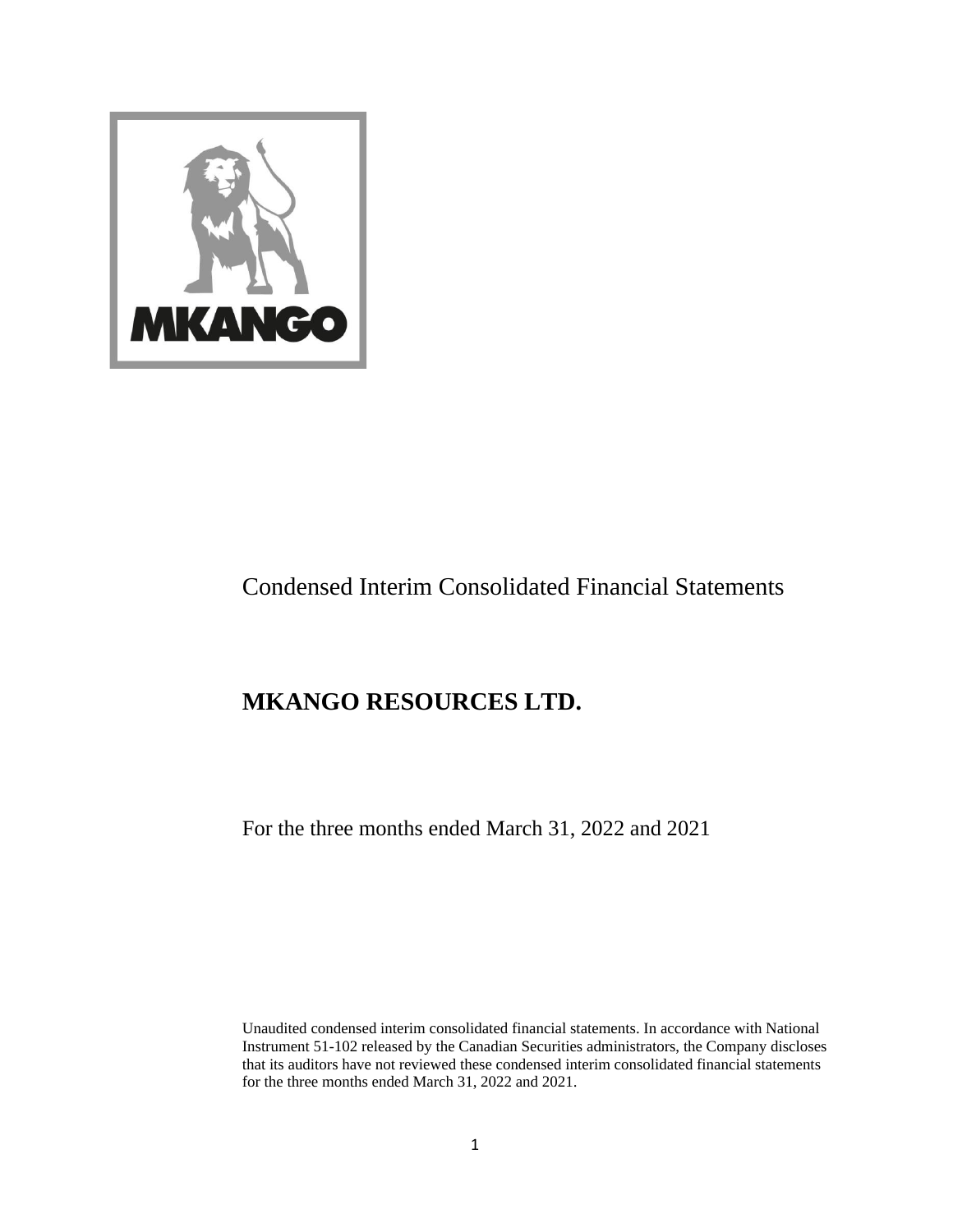# **MKANGO RESOURCES LTD Consolidated Statements of Financial Position Reported in US dollars**

| As at                                      | <b>Notes</b> | March 31,<br>2022 | December 31,<br>2021 |
|--------------------------------------------|--------------|-------------------|----------------------|
|                                            |              |                   |                      |
| <b>ASSETS</b>                              |              |                   |                      |
| Current                                    |              |                   |                      |
| Cash                                       |              | 2,147,897         | 4,446,850            |
| Government remittances receivable          | 5            | 11,239            | 11,644               |
| Other receivables                          |              | 1,752             | 1,962                |
| Prepaid expenses and accrued income        |              | 55,094            | 84,504               |
| Total current assets                       |              | 2,215,982         | 4,544,960            |
| Property and equipment                     | 6            | 32,584            | 40,577               |
| Investment in associate                    | 7            | 509,055           | 556,677              |
| Government remittances receivable          | 5            | 123,922           | 120,953              |
| <b>Total assets</b>                        |              | 2,881,543         | 5,263,167            |
| <b>LIABILITIES</b>                         |              |                   |                      |
| Current                                    |              |                   |                      |
| Accounts payable and accrued liabilities   | 9            | 682,841           | 1,244,438            |
| Due to related parties                     | 8            | 49,495            | 14,134               |
| <b>Total liabilities</b>                   |              | 732,336           | 1,258,572            |
| <b>SHAREHOLDERS' EQUITY</b>                |              |                   |                      |
| Share capital                              | 10           | 38, 377, 817      | 38, 148, 271         |
| Shares to be issued reserve                |              |                   | 231,103              |
| Contributed surplus                        |              | 5,475,034         | 4,536,898            |
| Accumulated other comprehensive income     |              | 105,843           | 122,378              |
| Retained deficit                           |              | (41,809,487)      | (39,034,055)         |
| Total equity                               |              | 2,149,207         | 4,004,595            |
| Total liabilities and shareholders' equity |              | 2,881,543         | 5,263,167            |

Approved on behalf of the Board:

(signed)

William Dawes, CEO and Director

(signed)

Shaun Treacy, Director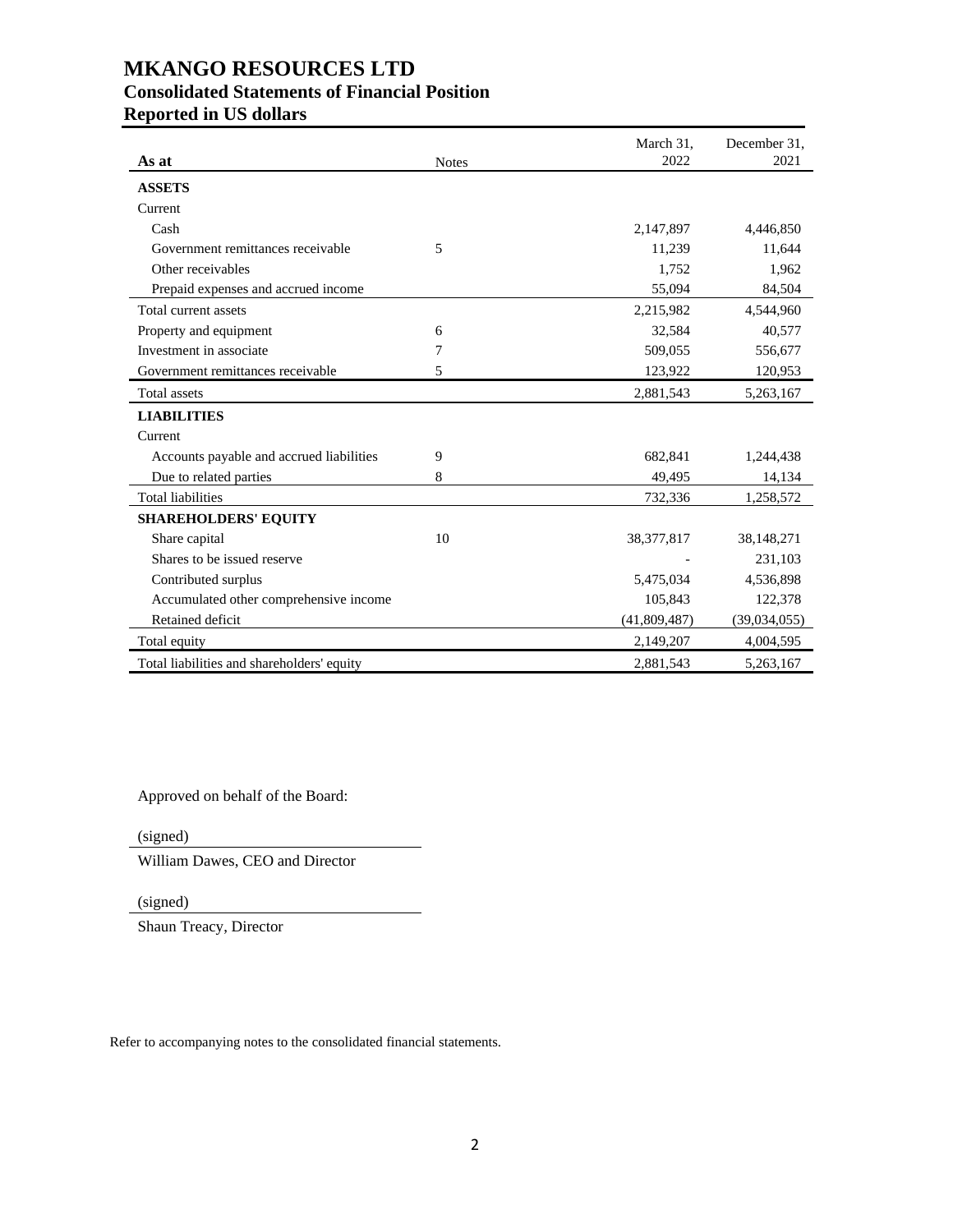# **MKANGO RESOURCES LTD Consolidated Statements of Comprehensive Loss Reported in US dollars**

|                                                                                                                                              |              | For the three months ended<br>March 31, |                    |
|----------------------------------------------------------------------------------------------------------------------------------------------|--------------|-----------------------------------------|--------------------|
|                                                                                                                                              | <b>Notes</b> | 2022                                    | 2021               |
| <b>Expenses</b>                                                                                                                              |              |                                         |                    |
| General and administrative                                                                                                                   |              | 1,554,173                               | 557,355            |
| Mineral project expenditures                                                                                                                 |              | 1,105,685                               | 915,458            |
|                                                                                                                                              |              | 2,659,858                               | 1,472,813          |
| Other items                                                                                                                                  |              |                                         |                    |
| Interest income                                                                                                                              |              | (11)                                    | (3, 443)           |
| Share of associated company losses                                                                                                           |              | 25,929                                  | 4,490              |
| Fair value losses                                                                                                                            |              | 6,900                                   | 13,428             |
| Foreign exchange (gain) loss                                                                                                                 |              | 82,756                                  | 4,076              |
| Net loss before tax                                                                                                                          |              | 2,775,432                               | 1,491,364          |
| <b>Income tax</b>                                                                                                                            |              |                                         |                    |
| Net loss after tax                                                                                                                           |              | 2,775,432                               | 1,491,364          |
| Net loss attributable to<br>Common shareholders<br>Non-controlling interest                                                                  |              | 2,775,432                               | 850,779<br>640,585 |
| <b>Attributable net loss</b>                                                                                                                 |              | 2,775,432                               | 1,491,364          |
| Other comprehensive loss<br>Items that may be reclassified subsequently to net loss<br>Exchange difference on translating foreign operations |              | 16,535                                  | (5,810)            |
| <b>Total comprehensive loss</b>                                                                                                              |              | 2,791,967                               | 1,485,554          |
| Total comprehensive loss attributable to<br>Common shareholders<br>Non-controlling interest                                                  |              | 2,791,967                               | 846,013<br>639,541 |
| Attributable comprehensive loss                                                                                                              |              | 2,791,967                               | 1,485,554          |
| Net loss per share - basic and diluted                                                                                                       | 13           | (0.013)                                 | (0.006)            |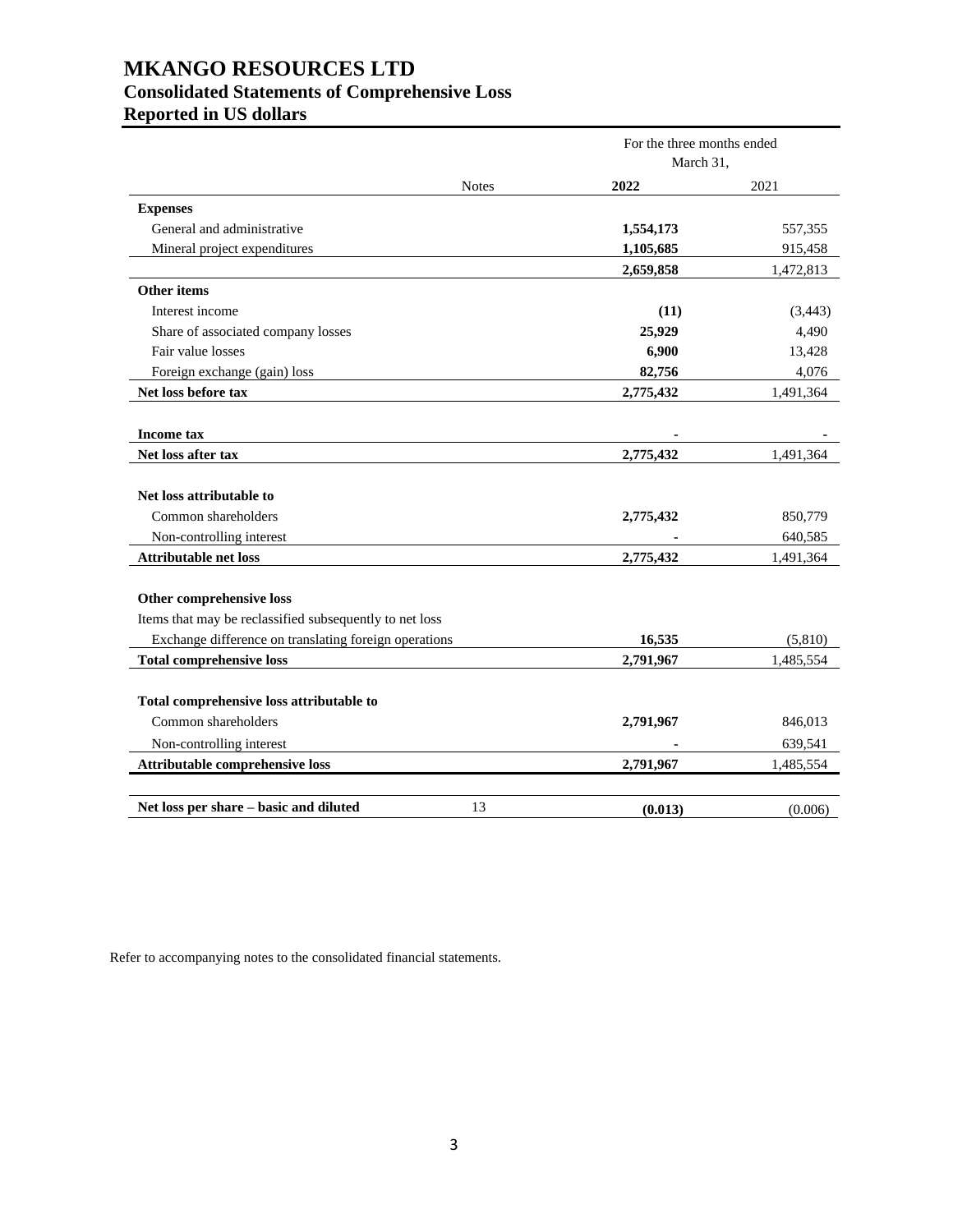# **MKANGO RESOURCES LTD Consolidated Statements of Cash Flows**

|  | <b>Reported in US dollars</b> |
|--|-------------------------------|
|--|-------------------------------|

|                                                        |              | For the three months ended<br>March 31, |               |
|--------------------------------------------------------|--------------|-----------------------------------------|---------------|
|                                                        | <b>Notes</b> | 2022                                    | 2021          |
| Cash flow used by operating activities                 |              |                                         |               |
| Net (loss) for the period                              |              | \$(2,775,432)                           | \$(1,491,364) |
| Items not affecting cash:                              |              |                                         |               |
| Share based payments                                   | 10(b)        | 938,136                                 | 108,563       |
| Share of associated company losses                     | 7            | 25,929                                  | 4,490         |
| Fair value losses                                      | 7            | 6,900                                   | 13,428        |
| Depreciation                                           | 6            | 7,993                                   | 7,762         |
| Unrealized foreign exchange loss                       |              | 56,032                                  | 3,003         |
| Change in non-cash operating capital                   |              |                                         |               |
| Government remittances receivable and prepaid expenses |              | 27,057                                  | (17,969)      |
| Due to related parties                                 |              | 35,361                                  | 21,406        |
| Accounts payable and accrued liabilities               |              | (561, 597)                              | 87,840        |
| Cash flow used by operating activities                 |              | (2,239,623)                             | (1,262,841)   |
| Cash flow used by financing activities                 |              |                                         |               |
| Share issue expenses                                   |              | (1, 557)                                |               |
| Cash flow used by financing activities                 |              | (1,557)                                 |               |
| Effect of exchange rate changes on cash                |              | (57, 773)                               | (3,085)       |
| Change in cash                                         |              | (2,298,953)                             | (1,265,926)   |
| Cash at the beginning of the period                    |              | 4,446,850                               | 4,924,567     |
| Cash at the end of the period                          |              | \$2,147,897                             | \$3,658,641   |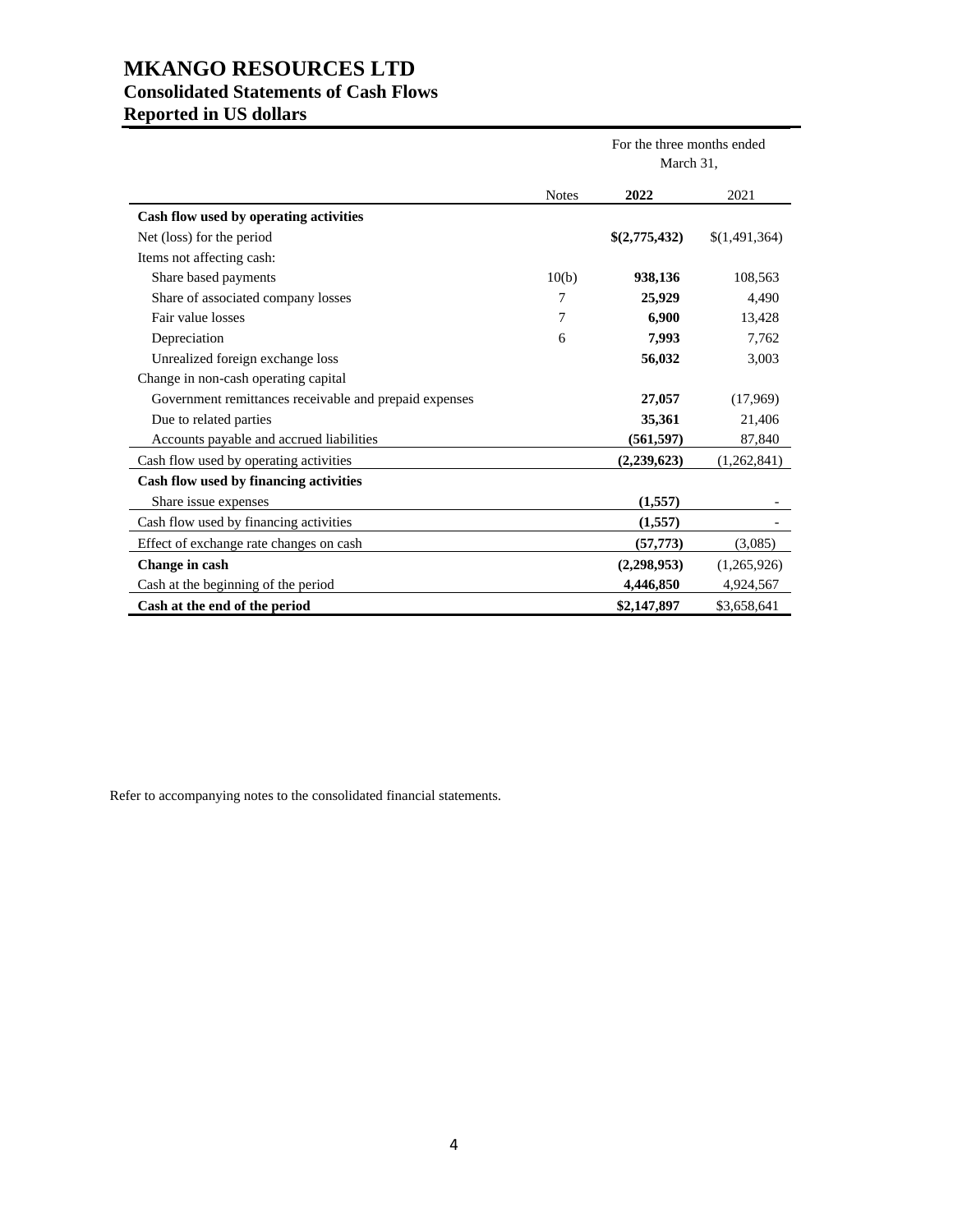# **MKANGO RESOURCES LTD Consolidated Statements of Changes in Equity**

# **Reported in US dollars**

|                                  |             |                          | <b>Shares</b> to<br>be issued |                                      | <b>Accumulated</b><br>Other    |                         | Non-controlling             |              |
|----------------------------------|-------------|--------------------------|-------------------------------|--------------------------------------|--------------------------------|-------------------------|-----------------------------|--------------|
|                                  | <b>Note</b> | <b>Share</b><br>capital  | reserve                       | <b>Contributed</b><br><b>Surplus</b> | Comprehensive<br><b>Income</b> | <b>Retained Deficit</b> | <b>Interest</b><br>(''NCI') | <b>Total</b> |
| Balance at December 31, 2020     |             | 12,563,211               | 346,983                       | 3,495,724                            | 120,897                        | (6,313,809)             | (4,722,717)                 | 5,490,289    |
| Loss for the period              |             |                          |                               |                                      |                                | (850,779)               | (640, 485)                  | (1,491,264)  |
| Other comprehensive income:      |             |                          |                               |                                      |                                |                         |                             |              |
| Foreign exchange gains           |             |                          |                               |                                      | 4,766                          |                         | 1,044                       | 5,810        |
| Total comprehensive loss         |             |                          |                               |                                      | 4,766                          | (850,779)               | (639, 441)                  | (1,484,454)  |
| Transactions with owners:        |             |                          |                               |                                      |                                |                         |                             |              |
| Issue of shares                  | 10(a)       | 418,327                  | (346,983)                     | (71, 344)                            |                                |                         |                             |              |
| Share based payments             | 10(b)       |                          |                               | 108,563                              | $\sim$                         |                         |                             | 108,563      |
|                                  |             | 418,327                  | (346,983)                     | 34,219                               |                                |                         |                             | 108,563      |
| Balance at March 31, 2021        |             | 12,981,538               |                               | 3,532,943                            | 125.663                        | (7,164,588)             | (5,362,258)                 | 4,113,298    |
|                                  |             |                          |                               |                                      |                                |                         |                             |              |
| Balance at December 31, 2021     |             | 38,148,271               | 231,103                       | 4,536,898                            | 122,378                        | (39,034,055)            | $\sim$                      | 4,004,595    |
| Loss for the period              |             |                          |                               |                                      |                                | (2,775,432)             |                             | (2,775,432)  |
| Other comprehensive income:      |             |                          |                               |                                      |                                |                         |                             |              |
| Foreign exchange gains           |             | $\overline{\phantom{a}}$ |                               | $\sim$                               | (16, 535)                      |                         | $\sim$                      | (16, 535)    |
| Total comprehensive loss         |             |                          |                               |                                      | (16, 535)                      | (2,775,432)             |                             | (2,791,967)  |
| Issue of shares                  |             |                          |                               |                                      |                                |                         |                             |              |
|                                  | 10(a)       | 231,103                  | (231, 103)                    |                                      |                                |                         |                             |              |
| Share issue expenses             | 10(a)       | (1,557)                  |                               |                                      |                                |                         |                             | (1,557)      |
| Share based payments             | 10(b)       |                          | ÷.                            | 938,136                              |                                |                         |                             | 938,136      |
|                                  |             | 229,546                  | (231, 103)                    | 938,136                              |                                |                         |                             | 936,579      |
| <b>Balance at March 31, 2022</b> |             | 38,377,817               |                               | 5,475,034                            | 105,843                        | (41,809,487)            |                             | 2,149,207    |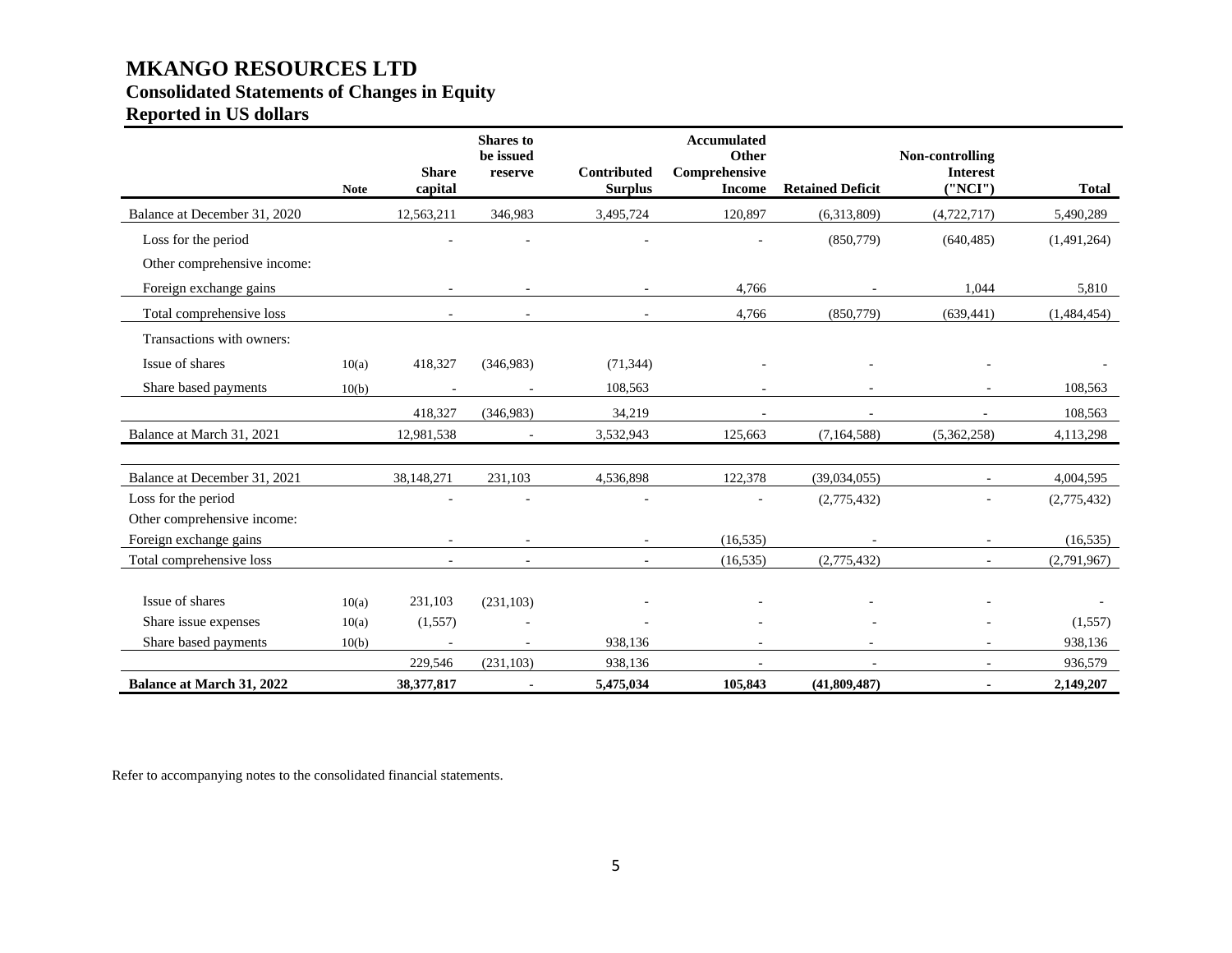## **1. GENERAL INFORMATION**

Mkango was originally incorporated under the name Alloy Capital Corp. ("Alloy") on November 13, 2007, under the laws of the Province of Alberta, Canada. On December 20, 2010, Alloy was acquired through a "reverse takeover" by Lancaster Exploration ("Lancaster BVI"). The articles of Mkango were amended to change its name from Alloy Capital Corp. to Mkango Resources Ltd. On October 15, 2018, Mkango discontinued its incorporation in Alberta, Canada and became incorporated in the province of British Columbia, Canada. Mkango's registered office is located at Suite 2900, 550 Burrard Street, Vancouver, British Columbia, Canada, V6C 0A3.

The principal business of Mkango Resources Ltd ("Mkango") is rare earth element and associated minerals exploration and development with three properties in the Republic of Malawi, Africa, including the Phalombe exploration license ("Phalombe License"), the Thambani exploration license ("Thambani License"), the Chimimbe exploration license ("Chimimbe License") and the Mchinji Exploration license ("Mchinji License").

Lancaster BVI was incorporated on August 3, 2007, by Memorandum and Articles of Association issued pursuant to the provisions of the British Virgin Islands ("BVI") Companies Act. Lancaster BVI is 100% owned by Mkango. Lancaster BVI's registered office is located at Jayla Place, Wickhams Cay 1, P.O. Box 3190, Road Town, Tortola, British Virgin Islands, VG1110.

On May 19, 2011, Lancaster Exploration Limited ("Lancaster Malawi") was incorporated under the laws of Malawi. Lancaster Malawi is a wholly owned subsidiary of Lancaster BVI.

On January 3, 2018, Maginito Limited ("Maginito") was incorporated under the laws of the British Virgin Islands ("BVI"). Maginito is 100% owned by Mkango. Maginito's registered office is located at Jayla Place, Wickhams Cay 1, P.O. Box 3190, Road Town, Tortola, British Virgin Islands, VG1110.

MKA Exploration Limited ("MKA Exploration") was incorporated on July 25, 2018, by Memorandum and Articles of Association issued pursuant to the provisions of the British Virgin Islands ("BVI") Companies Act. MKA Exploration is 100% owned by Mkango. MKA Exploration's registered office is located at Jayla Place, Wickhams Cay 1, P.O. Box 3190, Road Town, Tortola, British Virgin Islands, VG1110.

On May 6, 2019, MKA Exploration Limited ("MKA Exploration Malawi") was incorporated under the laws of Malawi. MKA Exploration Malawi is 100% owned by MKA Exploration. MKA Exploration Malawi's registered office is located at Jayla Place, Wickhams Cay 1, P.O. Box 3190, Road Town, Tortola, British Virgin Islands, VG1110.

Mkango Polska Sp. z o.o. ("Mkango Polska") was incorporated under the laws of Poland and 100% ownership was acquired by the Company on March 22, 2021. Mkango Polska is developing a rare earth separation plant at Pulawy in Poland, working with Grupa Azoty Pulawy, Poland's leading chemicals company and the second largest manufacturer of nitrogen and compound fertilizers in the European Union. The Pulawy Separation Plant is expected to process the purified mixed rare earth carbonate derived from Songwe Hill into separated rare earth oxides.

Mkango Rare Earths UK Limited ("Mkango UK") was incorporated on June 23, 2021 under the laws of England and Wales. Mkango UK is 100% owned by the Company. Mkango UK was established to further develop the Company's rare earths strategy in the UK.

Mkango and its subsidiaries are collectively referred to as the "Group" in these consolidated financial statements.Mkango and its subsidiaries are collectively referred to as the "Company" in these consolidated financial statements.

The consolidated financial statements were authorized for issuance by the Board of Directors of the Company on May 30, 2022.

# **2. GOING CONCERN**

These consolidated financial statements have been prepared on a going concern basis, which contemplates the realization of assets and the payment of liabilities in the ordinary course of business.

The Company's consolidated cash balance at March 31, 2022 was \$2,147,897 and working capital was \$1,483,646. The Company has sufficient funding to complete the Definitive Feasibility Study based on budgeted expenditure and is reviewing future funding alternatives to provide investment for ongoing and new projects and to provide working capital sufficient to fund Mkango's operations in the 12 months from the date of signing the financial statements.

Risks to the forecast include the risks of the timing of the publication of the Definitive Feasibility Study and the risk of being unable to secure funding. These events and conditions indicate that a material uncertainty exists that may cast significant doubt on the Company's ability to continue as a going concern. To address this material uncertainty, the Directors have identified a range of options to mitigate these risks and to ensure sufficient funding is available, including continuing discussions with funding providers.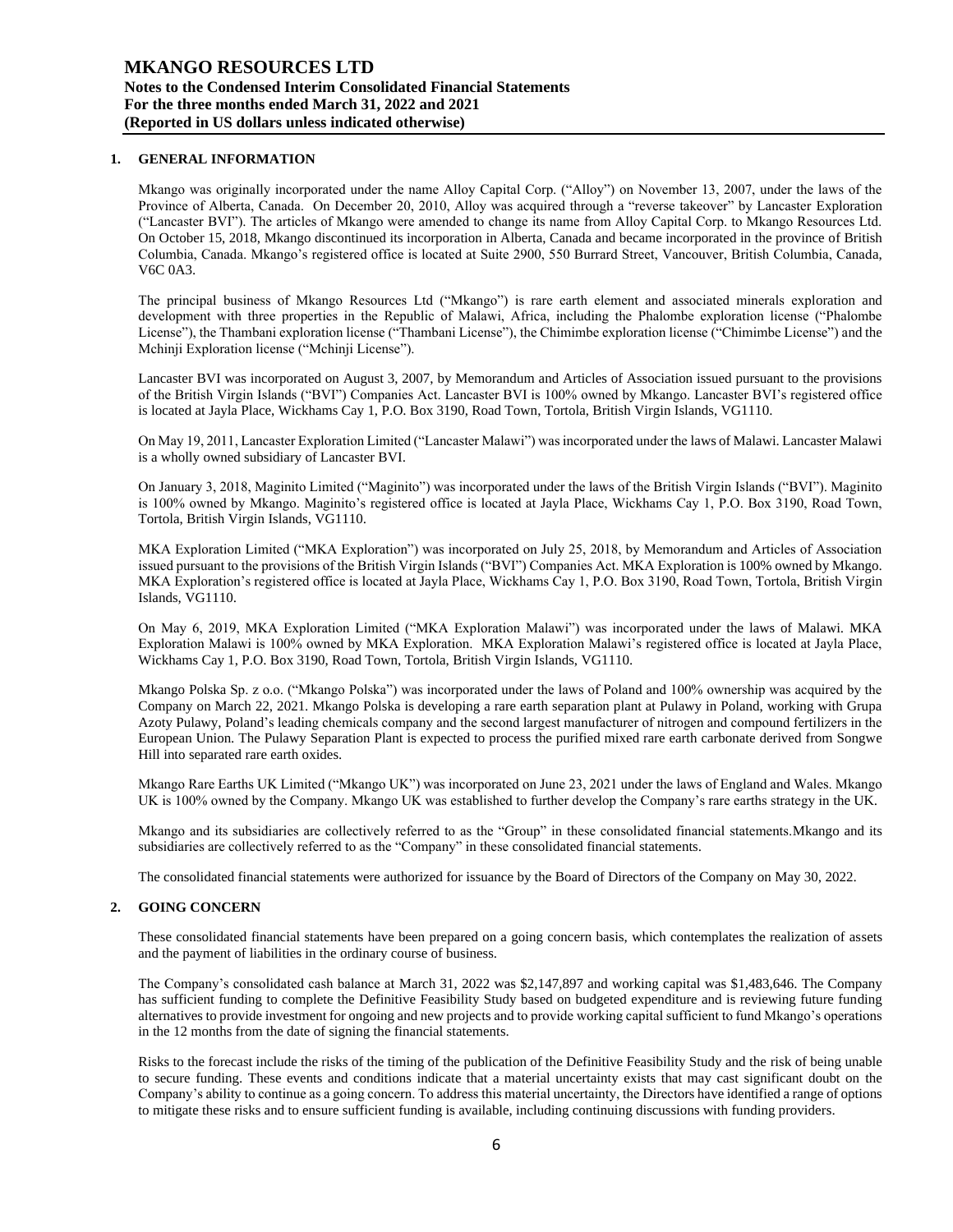## **2. GOING CONCERN (continued)**

In considering going concern the Directors haven taken into account the possible ongoing impact of the COVID-19 pandemic, which has had a significant impact on businesses through the restrictions put in place by the governments of countries in which the Company operates regarding travel, business operations and isolation/quarantine orders.

The Definitive Feasibility Study is nearing completion and the Company believes that the remaining work streams will not be seriously impacted. The Company is targeting completion of the Definitive Feasibility Study in the second quarter of 2022. We note, however, that further COVID-19 outbreaks may impact this timing. The Directors do not consider the current conflict in Ukraine will have a significant impact on the Company at its current stage of development.

The directors are satisfied that the Company will have sufficient funding resources in order to meet its committed expenditure for at least the next 12 months and hence prepare these consolidated financial statements on a going concern basis.

These consolidated financial statements do not reflect the adjustments or reclassification of assets and liabilities, which would be necessary if the Company were unable to continue its operations.

### **3. BASIS OF PRESENTATION**

### **(a) Statement of compliance**

These consolidated financial statements have been prepared in accordance with International Financial Reporting Standards ("IFRS") as issued by the International Accounting Standards Board ("IASB") and interpretations issued by the International Financial Reporting Interpretations Committee ("IFRIC") in effect on January 1, 2022.

### **(b) Basis of presentation and measurement**

These consolidated financial statements have been prepared using the historical cost convention, except for certain financial instruments and share-based payment transactions measured at fair value.

### **(c) Functional and presentation currency and principles of consolidation**

The consolidated financial statements are presented in United States dollars ("US dollars"), which is the functional currency of Mkango. Below is a listing of ownership percentage and functional currency of Mkango's subsidiaries:

| <b>Entity Name</b>                                 | <b>Functional Currency</b> | <b>Ownership Percentage</b> |
|----------------------------------------------------|----------------------------|-----------------------------|
| Lancaster Exploration ("Lancaster BVI")            | US Dollar                  | 100% (2021: 100%)           |
| Lancaster Exploration Limited ("Lancaster Malawi") | Malawi Kwacha              | 100% (2021: 100%)           |
| Maginito Limited ("Maginito")                      | Pound Sterling             | 100% (2021: 100%)           |
| MKA Exploration Limited ("MKA Exploration")        | <b>US Dollar</b>           | 100% (2021: 100%)           |
| MKA Exploration Limited ("MKA Exploration Malawi") | Malawi Kwacha              | 100% (2021: 100%)           |
| Mkango Rare Earths UK Limited ('Mkango UK')        | Pound Sterling             | $100\%$ (2021 - 100%)       |
| Mkango Polska Sp. z o.o. ('Mkango Polska')         | <b>Euros</b>               | $100\%$ (2021 - 100%)       |

The consolidated financial statements of the Company include the accounts of the Company and its five subsidiaries listed above. All intercompany balances and transactions are eliminated upon consolidation.

### **(d) Use of estimates and judgments**

The preparation of the consolidated financial statements is in conformity with IFRS which requires management to make judgments, estimates and assumptions that affect the application of accounting policies and the reported amounts of assets, liabilities, income and expenses. Actual results may differ from these estimates.

Estimates and underlying assumptions are reviewed on an ongoing basis. Revisions to accounting estimates are recognised in the year in which the estimates are revised and in any future years affected.

Key areas of judgment made in applying the Company's accounting policies are as follows: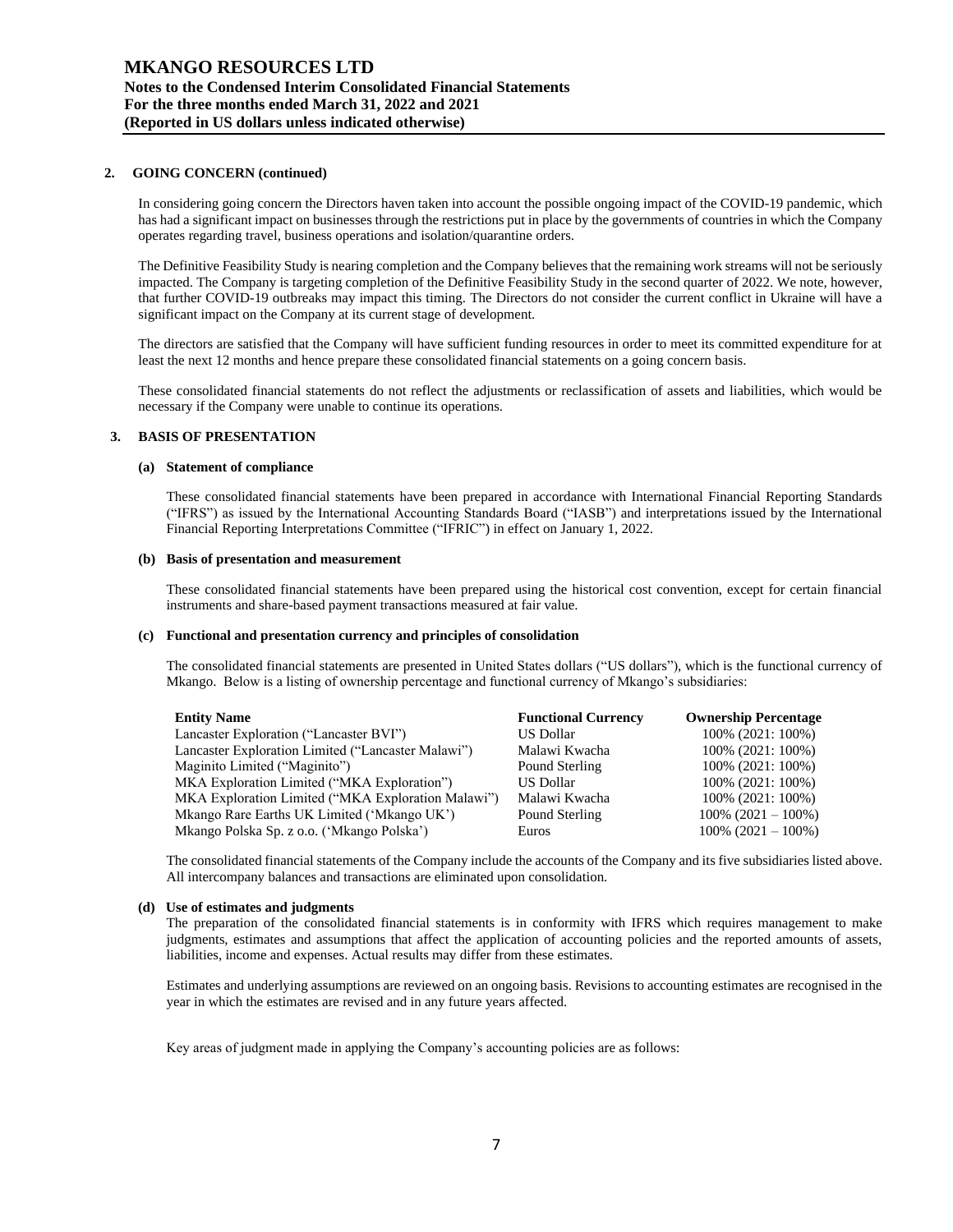#### **3. BASIS OF PRESENTATION (continued)**

(i) Exploration and evaluation expenditures

Costs incurred in respect of properties that have been determined to have proved reserves and for which an environmental impact study has been completed, are classified as development and production assets. In such circumstances, technical feasibility and commercial viability are considered to be established. Costs incurred in respect of new prospects with no established development past or present and no proved reserves assigned are classified as exploration and evaluation expenses and are recognized in the consolidated statement of comprehensive loss. The decision to start capitalization of expenditures to property and equipment is subject to management's judgement regarding the project's commercial viability and technical feasibility. As at the date of this report, management has determined that the Company has not yet reached the development and production stage.

(ii) Investment in associate

The investment in HyProMag Limited includes an equity investment and the option to acquire further shares. The option to acquire further shares was a condition of the subscription of 25% of the share capital of the associate and therefore considered as part of the investment.

Key areas of estimation where management has made difficult, complex or subjective assumptions, often as a result of matters inherently uncertain are as follows:

(i) Impairment of investment in associate

In considering whether there is any impairment to the carrying value of the investment in the associate, management considered whether there was any objective evidence of impairment. They reviewed the financial statements and budgeted cash flows for the associate which did not show any indications of financial difficulty and considered the technology applied by the associate which is innovative and proven. The Company concluded that no impairment indicators were evident.

(ii) Measurement of the fair value of options related to investment in associate

The Company has made estimates in determining the fair value of the option to acquire further shares in its associate. The Company uses different option-pricing models to determine the fair value of the option. Inputs to the model are subject to various estimates about volatility, interest rates, dividend yields and expected life of the instruments issued. Fair value inputs are subject to market factors as well as internal estimates. The Company considers historic trends together with any new information to determine the best estimate of fair value at the date of initial recognition and at each period end.

### **(e) Accounting standards, amendments and interpretations effective in 2022**

The Group has not adopted any standards or interpretations in advance of the required implementation dates.

The following new standards, amendments or interpretations applicable to periods beginning on or after 1 January 2022 were each effective as of 1 January 2022:

Property, Plant and Equipment – Proceeds before Intended Use (amendments to IAS 16) Onerous Contracts- Cost of Fulfilling a Contract (Amendments to IAS 37) Annual Improvements to IFRS Standards 2018-2020 Reference to Conceptual Framework (Amendments to IFRS 3)

The adoption of these standards has had no effect on the financial results of the Company.

There are a number of standards, amendments to standards, and interpretations which have been issued that are effective in future periods and which the Group has chosen not to adopt early, as detailed below. None of these are expected to have a significant effect on the Group.

|                                                                                                       | <b>Effective Date</b> |
|-------------------------------------------------------------------------------------------------------|-----------------------|
| Classification of Liabilities as Current or Non-current (Amendments to IAS 1) and                     |                       |
| Classification of Liabilities as Current or Non-current – Deferral of Effective Date                  | 1 January 2023        |
| Definition of Accounting Estimates (amendments to IAS8)                                               | 1 January 2023        |
| Deferred Tax Related to Assets and Liabilities arsing from a Single Transaction (Amendments to IAS12) | 1 January 2023        |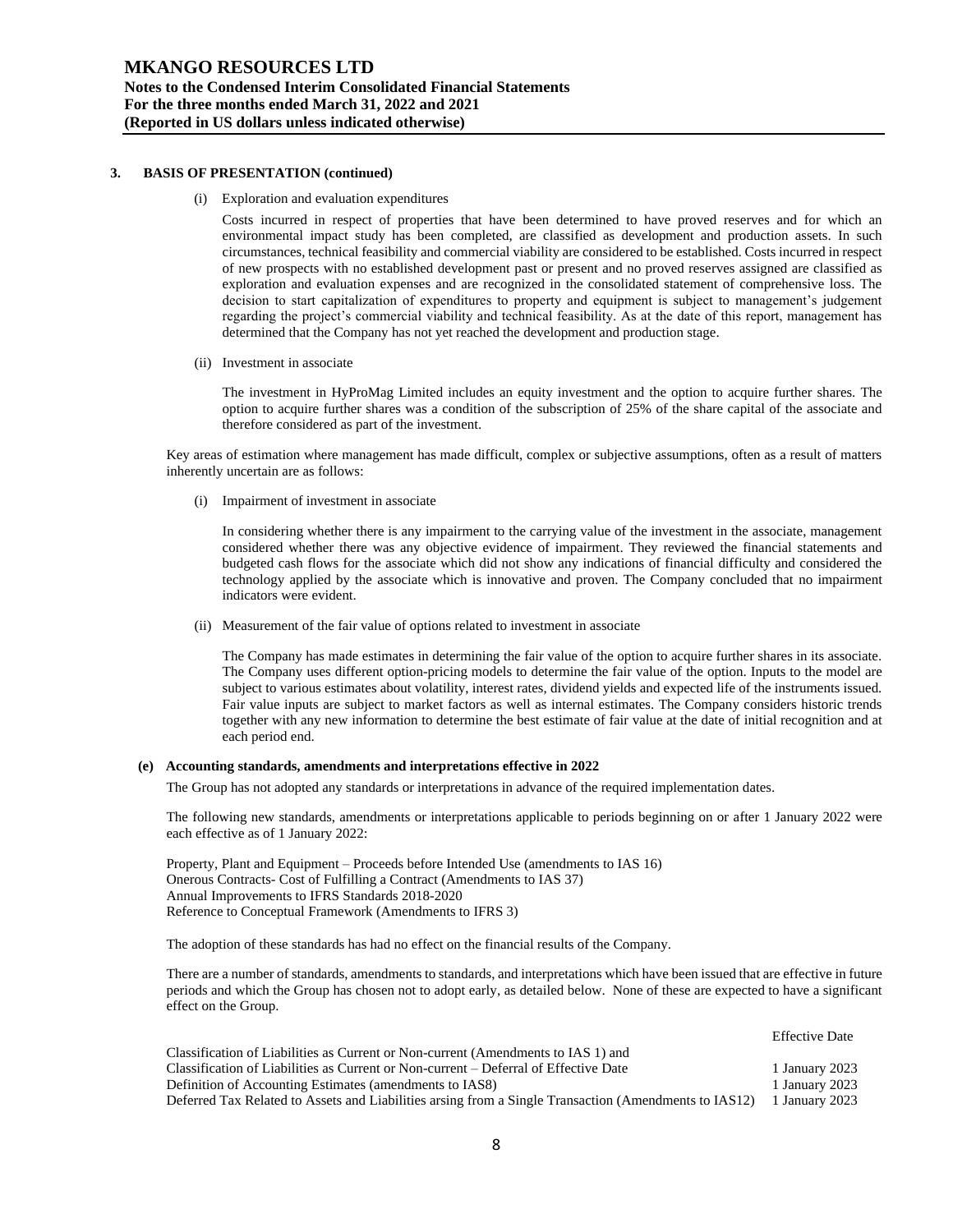# **4. SIGNIFICANT ACCOUNTING POLICIES**

These condensed interim consolidated financial statements should be read in conjunction with the annual consolidated financial statements for the year ended December 31, 2021. Details outlining the Company's accounting policies are contained in the notes to the financial statements for the year ended December 31, 2021.

# **5. GOVERNMENT REMITTANCES RECEIVABLE**

|                             | March 31, | December 31. |
|-----------------------------|-----------|--------------|
|                             | 2022      | 2021         |
| Recoverable within one year | 11,239    | 11,644       |
| Recoverable after one year  | 123,922   | 120,953      |
|                             | 135,161   | 132.597      |

The amount recoverable after one year relates to Malawian VAT which will recovered from future mining taxes.

# **6. PROPERTY AND EQUIPMENT**

|                                  | <b>Office</b>              | <b>Plant</b> and              | Computer              |                 |              |
|----------------------------------|----------------------------|-------------------------------|-----------------------|-----------------|--------------|
|                                  | Equipment                  | equipment                     | Equipment             | <b>Vehicles</b> | <b>Total</b> |
| Cost                             |                            |                               |                       |                 |              |
| Balance at December 31, 2021     | 289                        | 50,350                        | 55,982                | 80.011          | 186,632      |
| <b>Balance at March 31, 2022</b> | 289                        | 50,350                        | 55,982                | 80,011          | 186,632      |
|                                  | <b>Office</b><br>Equipment | <b>Plant</b> and<br>equipment | Computer<br>Equipment | <b>Vehicles</b> | <b>Total</b> |
| <b>Accumulated Depreciation</b>  |                            |                               |                       |                 |              |
| Balance at December 31, 2021     | 289                        | 22,657                        | 48.894                | 74.215          | 146,055      |
| Depreciation                     | $\overline{\phantom{a}}$   | 2,518                         | 474                   | 5,001           | 7,993        |
| Balance at March 31, 2022        | 289                        | 25,175                        | 49,368                | 79,216          | 154,048      |
| <b>Net Book Value</b>            |                            |                               |                       |                 |              |
| December 31, 2021                | -                          | 27,693                        | 7.088                 | 5.796           | 40,577       |
| <b>March 31, 2022</b>            |                            | 25,175                        | 6,614                 | 795             | 32,584       |

# **7. INVESTMENT IN ASSOCIATE**

In January 2020 the Company announced that its subsidiary Maginito had completed the acquisition of an initial 25% interest in HyProMag Limited ("HyProMag"), a company focused on rare earth magnet recycling, incorporated in England and Wales. Maginito has invested an initial \$391,650 (£300,000) for a 25% interest in HyProMag and has an option to invest a further £1 million to increase its interest up to 49%. On May 1, 2020 the Company invested a further \$250,280 (£200,000) in HyProMag Limited under a convertible loan facility agreement dated January 9, 2020 to take its interest to 41.6%.

|                                  | <b>March</b> | <b>December</b> |
|----------------------------------|--------------|-----------------|
|                                  | 31, 2022     | 31, 2021        |
| Cost                             |              |                 |
| Balance at December 31, 2021     | 556,677      | 586,863         |
| Additions                        |              |                 |
| Share of post-acquisition losses | (25,929)     | (7,620)         |
| Fair value losses                | (6,900)      | (17, 116)       |
| Foreign exchange difference      | (14,793)     | (5,450)         |
| <b>Balance at March 31, 2022</b> | 509,055      | 556,677         |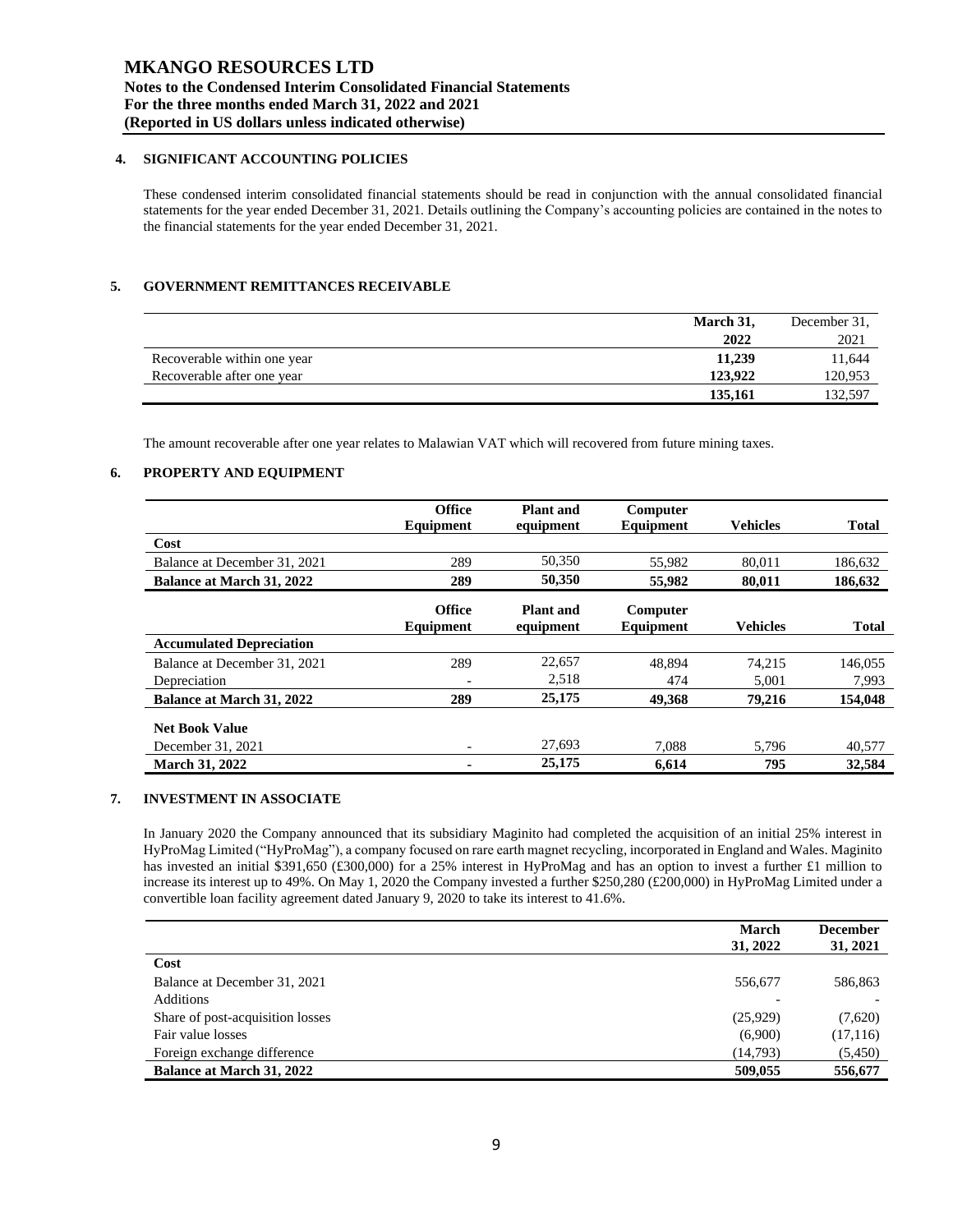# **MKANGO RESOURCES LTD Notes to the Condensed Interim Consolidated Financial Statements For the three months ended March 31, 2022 and 2021 (Reported in US dollars unless indicated otherwise)**

# **7. INVESTMENT IN ASSOCIATE (CONTINUED)**

|                                  | March 31,<br>2022 | <b>December</b><br>31, 2021 |
|----------------------------------|-------------------|-----------------------------|
| <b>Cost or valuation</b>         |                   |                             |
| <b>Shares</b>                    | 555,334           | 570,127                     |
| Share of post-acquisition losses | (75, 828)         | (49, 899)                   |
| Options                          | 29.549            | 36,449                      |
| <b>Total investment</b>          | 509,055           | 556,677                     |

The summarized financial information in respect of HyProMag Limited is as follows:

|                               | <b>March</b>             | <b>December</b> |
|-------------------------------|--------------------------|-----------------|
|                               | 31, 2022                 | 31, 2021        |
| <b>Assets and liabilities</b> |                          |                 |
| Non-current assets            | 286,029                  | 340,049         |
| Current assets                | 156,982                  | 206,199         |
| Current liabilities           | (14,704)                 | (42, 836)       |
| Net assets                    | 428,307                  | 503,412         |
| Company's share of net assets | 178,004                  | 209,419         |
| <b>Results</b>                |                          |                 |
| Revenue                       | $\overline{\phantom{0}}$ |                 |
| Losses                        | 62,388                   | 27,448          |

The results of HyProMag Limited have been equity accounted for and included in the financial statements of the Company.

# **8. RELATED PARTY TRANSACTIONS AND BALANCES**

**Key management compensation was as follows:**

|            | <b>March 31, 2022</b> |                         |                          | March 31, 2021           |                          |         |
|------------|-----------------------|-------------------------|--------------------------|--------------------------|--------------------------|---------|
|            | <b>Salaries</b>       | <b>Director</b><br>fees | <b>Total</b>             | Consulting<br>fees       | Director fees            | Total   |
| A Lemon    | 55,312                | -                       | 55,312                   | 56,998                   | $\overline{\phantom{a}}$ | 56,998  |
| W Dawes    | 55,312                | -                       | 55,312                   | 56,998                   | ۰                        | 56,998  |
| D Linfield | -                     | 23,466                  | 23,466                   | $\overline{\phantom{0}}$ | 11,000                   | 11,000  |
| A Reynolds | -                     | -                       | $\overline{\phantom{0}}$ | $\overline{\phantom{0}}$ | 4,400                    | 4,400   |
| S Muir     | -                     | 6,250                   | 6,250                    | -                        | 4,400                    | 4,400   |
| S Treacy*  | -                     | 6,250                   | 6,250                    | -                        | 4,400                    | 4,400   |
| S Motteram | -                     | -                       | -                        | -                        | $\overline{\phantom{a}}$ |         |
|            | 110,624               | 35,966                  | 146,590                  | 113,996                  | 24,200                   | 138,196 |

**\*** paid to Zenith Advisory Services Pty Ltd.

a) Leo Mining Exploration Ltd. ("Leo Mining") is considered related by virtue of common directors and officers who have an ownership in, and exercise significant influence over, both companies. The Company and Leo Mining have formalized their relationship with respect to services provided by Leo Mining. A written agreement sets out the types of services, which may be provided, and the costs associated with such services. The Company repays the disbursements made by Leo Mining on its behalf. During the three months ended March 31, 2022, the Company had incurred costs of \$8.391 (March 31, 2021 - \$10,539) for reimbursed exploration and administrative expenses. As of March 31, 2021, the Company has an outstanding advance to Leo Mining in the amount of \$7,407 (March 31, 2021 – advance - \$4,019). The amount is unsecured and due on demand.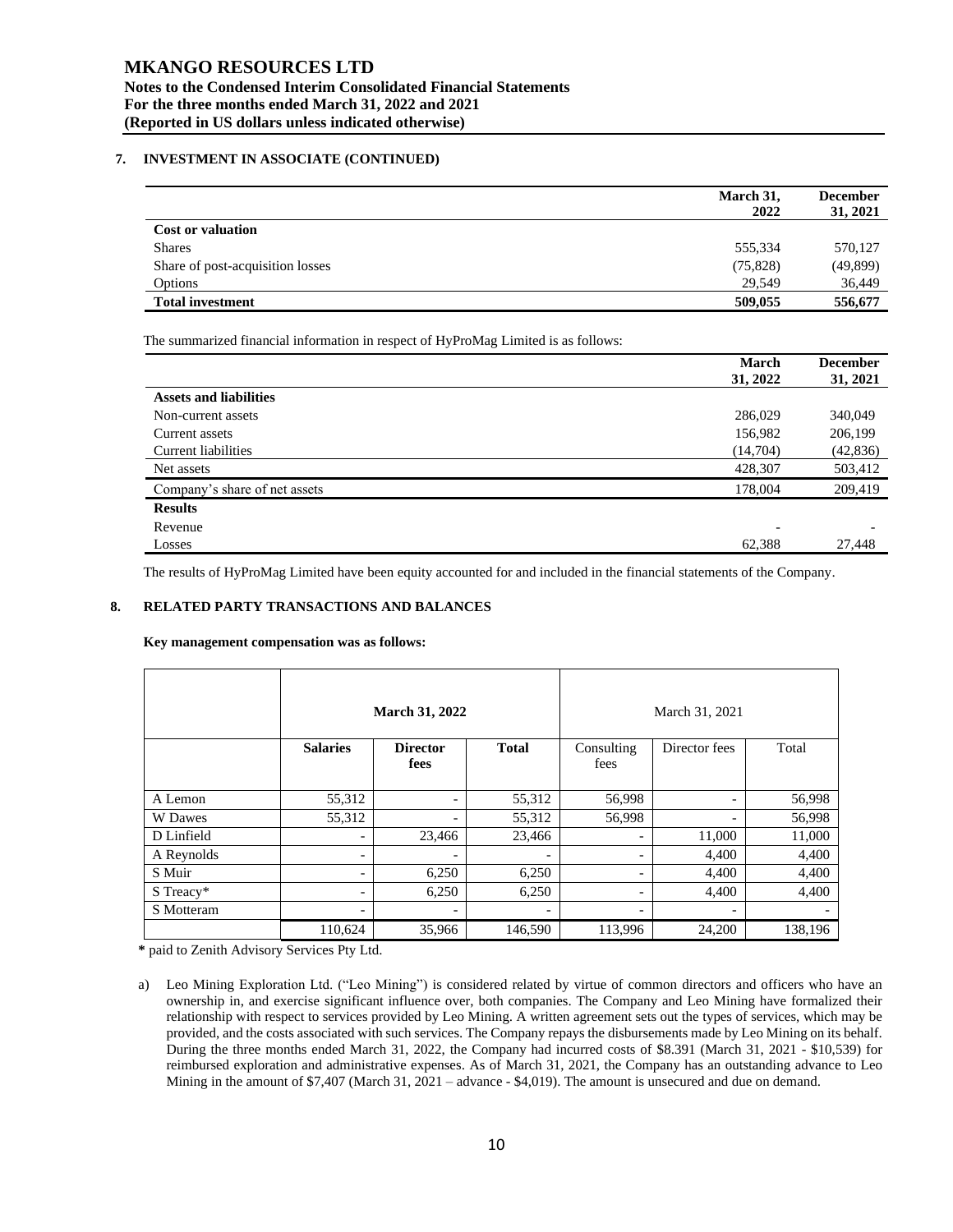# **8. RELATED PARTY TRANSACTIONS AND BALANCES (CONTINUED)**

#### b) The amounts due to related parties at March 31, 2022 were as follows:

| March 31.                                    | 2022   | 2021   |
|----------------------------------------------|--------|--------|
| Due to related parties with common directors | 12,403 | 381    |
| Due to key management and directors          | 37,092 | 55,197 |
| Total due to related parties                 | 49.495 | 55.578 |

# **9. ACCOUNTS PAYABLE AND ACCRUED LIABILITIES**

|                            | <b>March</b> | December  |
|----------------------------|--------------|-----------|
|                            | 31, 2022     | 31, 2021  |
| Accounts payable           | 475,948      | 1,011,257 |
| Other payables             | 33,334       | 28,083    |
| <b>Accrued liabilities</b> | 173,559      | 205,098   |
|                            | 682,841      | 1,244,438 |

# **10. SHARE CAPITAL**

#### **a) Common shares**

The Company is authorized to issue an unlimited number of common and preferred shares without nominal or par value. The Company has not issued any preferred shares to date. The holders of common shares are entitled to one vote for each share on all matters submitted to a shareholder vote and are entitled to share in all dividends that the Company's board of directors, at its discretion, declares from available funds.

|                                                            | Ref           | Number      | Amount       |
|------------------------------------------------------------|---------------|-------------|--------------|
| Closing balance December 31, 2019 and December<br>31, 2020 |               | 133,000,721 | \$12,563,211 |
| Warrants exercised                                         | (i)           | 2,200,000   | 346,983      |
| Issued in exchange for services                            | (ii)          | 866,666     | 248,477      |
| Issued for cash                                            | (iii),<br>(v) | 23,007,495  | 7,122,711    |
| Stock options exercised                                    | (iv)          | 1,340,000   | 94,589       |
| Issued in exchange for share in subsidiaries               | (vi)          | 54,166,666  | 17,772,300   |
| <b>Closing balance December 31, 2021</b>                   |               | 214,581,548 | \$38,148,271 |
| Issued in exchange for services                            | (vii)         | 625,000     | 229,546      |
| Closing balance March 31, 2022                             |               | 215,206,248 | 38, 377, 817 |

(i) In December 2020, the terms of 12,000,000 warrants held by Talaxis were amended to allow a cashless exercise of the warrants for 1,000,000 common shares. In addition, 1,200,000 warrants held by Zenith Advisory Services Pty. Ltd. were exercised for cash of £79,200 (\$106,897). On January 12, 2021, 2,200,000 shares were issued and an amount of \$346,983 was transferred from the shares to be issued reserve to share capital.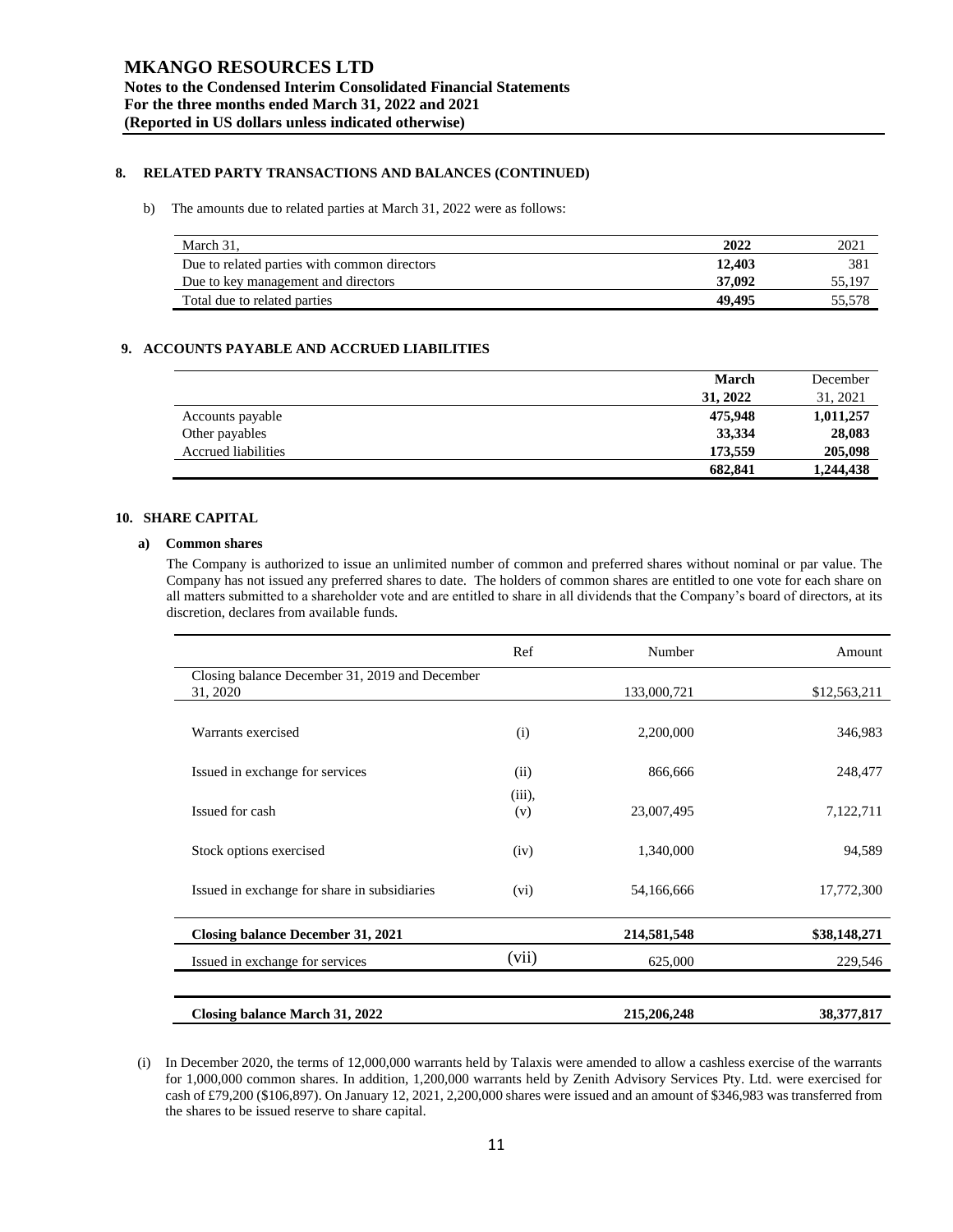### **10. SHARE CAPITAL (CONTINUED)**

- (ii) On January 31, 2021, 325,000 common shares of the Company were issued under the terms of the advisory agreement with Bacchus Capital Advisers Limited and an amount of \$71,344 was credited to share capital. On November 1, 2021, a further 541,666 common shares of the Company were issued to Bacchus Capital Advisers Limited and an amount of \$177,133 was credited to share capital.
- (iii) On August 11, 2021, 18,424,163 common shares of the Company were issued at \$0.33 (GBP 0.24) for gross proceeds of \$6,130,702. Share issue expenses of \$464,502 were incurred including a share-based payment charge of \$38,019 relating to the issue of 351,765 broker warrants which are exercisable at \$0.33 (GBP 0.24) for a period of one year from the date of issue of August 16, 2021.
- (iv) On October 28, 2021, 1,340,000 common shares of the Company were issued for cash proceeds of \$94,589.
- (v) On November 1, 2021, 4,583,332 common shares of the Company were issued at \$0.33 (GBP 0.24) for gross proceeds of \$1,505,529. Share issue expenses of \$49,018 were incurred including a share-based payment charge of \$17,380 relating to the issue of 33,333 broker warrants which are exercisable at \$0.33 (GBP 0.24) for a period of one year from the date of issue of November 1, 2021.
- (vi) On November 1, 2021, 54,166,666 common shares of the Company were issued to Talaxis in exchange for a 49% interest in Lancaster BVI and a 24.5% interest in Maginito. Amounts of \$17,772,300 for shares issued to Talaxis and \$177,133 for sharesettled transaction costs were credited to share capital. Share issue expenses of \$597,376 were incurred and debited to the retained deficit.
- (vii) On March 10, 2022, 625,000 common shares of the Company were issued under the terms of the advisory agreement with Bacchus Capital Advisers Limited and an amount of \$231,103 was transferred from the shares to be issued reserve to share capital. Share issue costs of \$1,557 were incurred in connection with the issue and debited to share capital.

#### **b) Share-based payments**

(i) Stock options

The Company has a rolling stock option plan (the "Plan") established to recognize contributions made by key personnel, to provide incentive to qualified parties to increase their proprietary interest in the Company and thereby encourage their continued association with the Company. The number of options granted under the Plan is limited to 10% in the aggregate of the number of issued and outstanding common shares of the Company at the date of the grant of the options.

The share-based payments expense that has been recognized in respect of stock options in the consolidated statements of comprehensive loss for the three months ended March 31, 2022 is \$347,783 (March 31, 2021 - \$108,563). The stock options issued pursuant to the Plan vest over a term of 24 months.

The following tables provide a summary of information about the Company's stock option plan as at:

|                             | <b>March 31, 2022</b> |                              |                | December 31, 2021            |
|-----------------------------|-----------------------|------------------------------|----------------|------------------------------|
|                             |                       | Weighted-                    |                | Weighted-                    |
|                             | <i><b>Options</b></i> | average<br>exercise<br>price | <i>Options</i> | average<br>exercise<br>price |
| Opening                     | 15,730,000            | \$0.18                       | 11,820,000     | \$0.06                       |
| Exercised                   | $\blacksquare$        | $\blacksquare$               | (1,340,000)    | \$0.07                       |
| Granted $-$ August 30, 2021 | ۰                     |                              | 3,570,000      | \$0.08                       |
| Granted – October 29, 2021  | ۰                     |                              | 1,680,000      | \$0.40                       |
| Total options               | 15,730,000            | \$0.18                       | 15,730,000     | \$0.18                       |
| Vested options              | 12,515,000            | \$0.11                       | 11.552.500     | \$0.09                       |

The following provides a summary of the stock option plan as at March 31, 2022:

|                |             | Weighted-average |                  |               |
|----------------|-------------|------------------|------------------|---------------|
| Range of       |             | remaining        |                  |               |
| exercise       | Number      | contractual life | Weighted-average | <b>Number</b> |
| price          | outstanding | vrs.             | exercise price   | exercisable   |
| $$0.05 - 0.38$ | 15.730.000  | 6.75             | \$ 0.18          | 12,515,000    |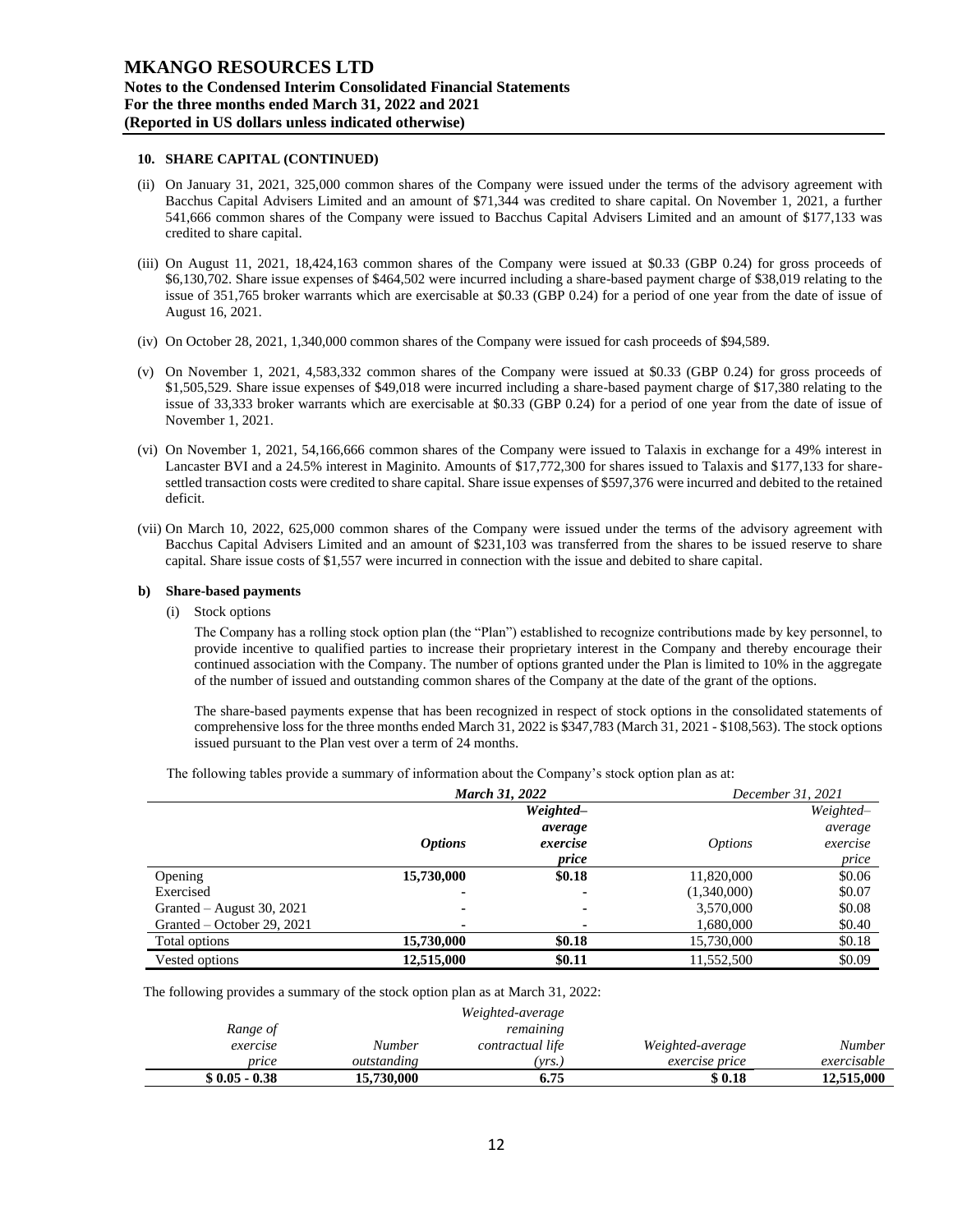# **MKANGO RESOURCES LTD Notes to the Condensed Interim Consolidated Financial Statements For the three months ended March 31, 2022 and 2021 (Reported in US dollars unless indicated otherwise)**

## **10. SHARE CAPITAL (CONTINUED)**

The following provides a summary of the stock option plan as at December 31, 2021:

|                |             | Weighted-average |                       |               |
|----------------|-------------|------------------|-----------------------|---------------|
| Range of       |             | remaining        |                       |               |
| exercise       | Number      | contractual life | Weighted-average      | <b>Number</b> |
| price          | outstanding | $'vrs.$ .        | <i>exercise price</i> | exercisable   |
| $$0.05 - 0.38$ | 15,730,000  | 7.0              | \$ 0.18               | 11,552,500    |

#### (ii) Restricted Share Units

At March 31, 2022 the Company had 4,000,000 Restricted Stock Units outstanding. The Restricted Share Units will not vest unless the Company has filed a report in compliance with National Instrument NI 43-101Standards of Disclosure for Mineral Projects supporting a feasibility study on the Company's Songwe Hill rare earths project in Malawi. Based on an expected filing date in Q2 2022 the Company has recognised a share-based payment charge of \$590,353 (March 31, 2021 - \$nil) during the period. This charge is calculated on the expectation that all the Restricted Share Units will vest.

### **c) Brokers warrants**

The following provides a summary of the Company's outstanding broker warrants as at March 31, 2022 and December 31, 2021:

|          |             | Weighted-average |                       |             |
|----------|-------------|------------------|-----------------------|-------------|
| Range of |             | remaining        |                       |             |
| exercise | Number      | contractual life | Weighted-average      | Number      |
| price    | outstanding | 'vrs.)           | <i>exercise price</i> | exercisable |
| 0.324    | 385,098     | 0.61             | 0.324                 | 385,098     |

#### **d) Reserves**

**Shares to be issued** – this represents shares for which consideration has been received but are not issued yet.

**Contributed surplus** – this represents the cumulative balance of share-based payment expenses.

**Accumulated Other Comprehensive Income** – this represents gains/losses arising on retranslating the net assets of overseas operations into US Dollars.

**Retained Deficit** – this represents all other net gains/losses and transactions with owners not recognised elsewhere.

### **11. FINANCIAL INSTRUMENTS**

## **Determination of fair values**

Financial assets and liabilities have been classified into the following categories: (i) fair value through profit or loss and, (ii) amortized costs. Each category has a defined basis of measurement. If a category is measured at fair value, any changes in fair value isrecognized in the consolidated financial statements of comprehensive loss.

In establishing fair value, the Company uses a fair value hierarchy based on levels defined below:

- Level 1 quoted prices in active markets for identical assets or liabilities;
- Level 2 inputs other than quoted prices included in Level 1 that are observable for the asset or liability, either directly or indirectly; and
- Level 3 inputs for the asset or liability that are not based on observable market data.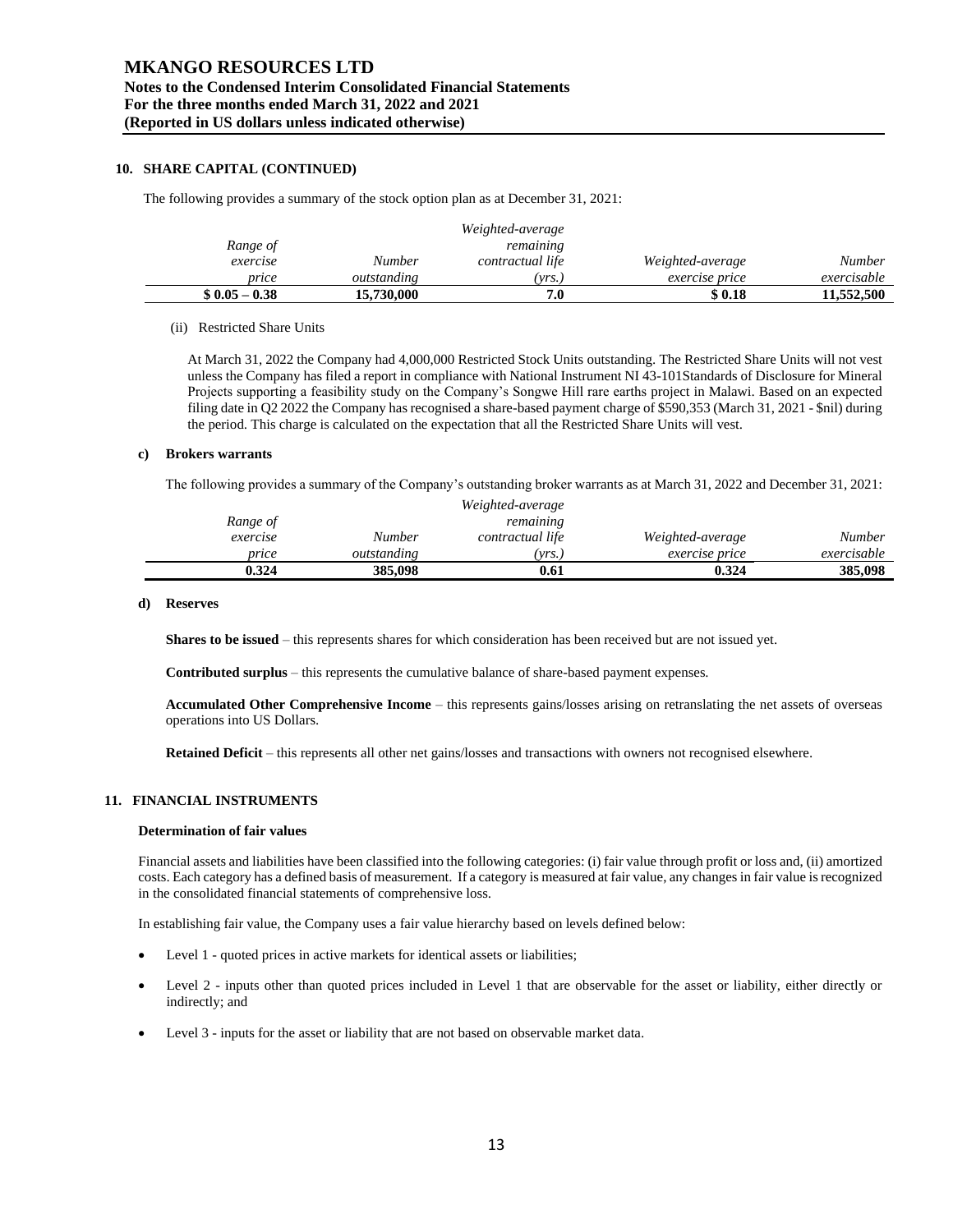# **11. FINANCIAL INSTRUMENTS (CONTINUED)**

The option to acquire shares in the associate is measured at level 3. The fair value of this financial instrument was determined using binomial pricing models for American style options. The key input to this model is the volatility rate which was 78% which is an estimate based on volatility rates of comparable companies to Mkango Resources Limited. A 10% increase in the volatility rate would result in an additional credit to the income statement of \$10,136 and a 10% decrease would result in a charge to the income statement of \$8,980. The carrying value of cash, restricted cash, government and other receivables, accounts payable and accrued liabilities, and amounts due to related parties, approximates the fair value due to their short-term nature and maturity.

### **Financial risk management**

The Company's management monitors and manages the financial risks relating to the operations of the Company. These include foreign currency, interest rate, liquidity and credit risks.

# **Foreign currency risk**

The functional and presentation currency of the Company is the US dollar. The Company enters into transactions denominated in the CAD, the US dollar, the Euro, the GBP, the Australian dollar, the South African Rand and Malawian Kwacha. The Company raises its equity in the CAD, and the GBP, and then purchases the US dollar, the Australian dollar, the South African Rand, the Euro and the Malawian Kwacha to settle liabilities. The Company minimizes exposure to foreign exchange loss by converting funds to the appropriate currencies upon receipt of funding based on the expected use of the various foreign currencies. The Company's exposure to foreign currency risk as at March 31, 2022 and December 31, 2021, is most significantly influenced by the following cash amounts held in foreign currencies (amounts shown in US dollars):

|                      | <b>March</b> | December 31. |
|----------------------|--------------|--------------|
|                      | 31, 2021     | 2021         |
| Cash:                |              |              |
| Canadian Dollar      | 37,441       | 87,763       |
| United States Dollar | 107,437      | 82,950       |
| Pound Sterling       | 1,839,475    | 4,229,086    |
| Euro                 | 15,988       | 16,914       |
| Malawian Kwacha      | 982          | 23,972       |
| Australian Dollar    | 146,574      | 6,165        |
|                      | 2,147,897    | 4,446,850    |

A 5% reduction in the value of the CAD, Euro, GBP and Australian Dollar in comparison to the US Dollar would cause a change in net loss of approximately \$102,000 (December 31, 2021: \$217,000).

### **Interest rate risk**

The Company's exposure to interest rate risk relates primarily to its cash at bank. However, the interest rate risk is expected to be minimal. The Company does not presently hedge against interest rate movements.

### **Liquidity risk**

Liquidity risk includes the risk that, as a result of the Company's operational liquidity requirements:

- a) The Company will not have sufficient funds to settle a transaction on the due date;
- b) The Company will be forced to dispose of financial assets at a value which is less than the fair value; or,
- c) The Company may be unable to settle or recover a financial asset at all.

The Company's operating cash requirements including amounts projected to complete the Company's existing capital expenditure program are continuously monitored and adjusted as input variables change. As these variables change, liquidity risks may require the Company to conduct equity issuances or obtain other forms of financing. The Company manages its liquidity risk by maintaining adequate cash and is actively seeking additional funding to improve its exposure to liquidity risk. The Company continually monitors its actual and forecast cash flows to ensure that there are adequate reserves to meet the maturing profiles of its financial liabilities.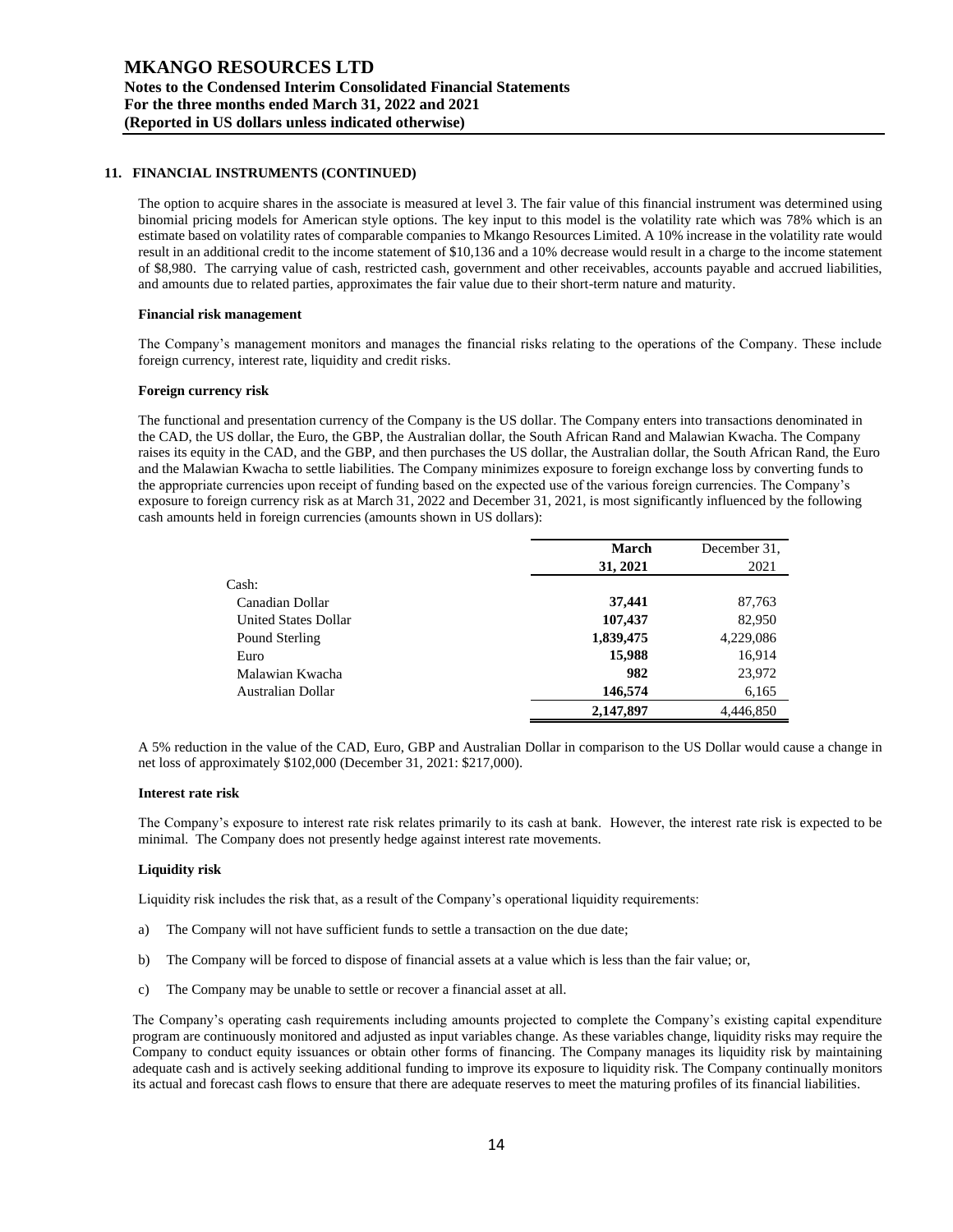# **11. FINANCIAL INSTRUMENTS (CONTINUED)**

The following table outlines the maturities of the Company's financial liabilities as at March 31, 2022:

|                                          | Contractual Cash Flows | Less than 1 Year | Greater than 1 Year |
|------------------------------------------|------------------------|------------------|---------------------|
| Accounts payable and accrued liabilities | 682.841                | 682.841          |                     |
| Due to related parties                   | 49.495                 | 49.495           |                     |

The following table outlines the maturities of the Company's financial liabilities as at December 31, 2021:

|                                          | Contractual Cash Flows | Less than 1 Year | Greater than 1 Year |
|------------------------------------------|------------------------|------------------|---------------------|
| Accounts payable and accrued liabilities | 1.244.438              | 1.244.438        |                     |
| Due to related parties                   | 14.134                 | 14.134           |                     |

#### **Credit risk**

The Company's principal financial assets are cash. The credit risk on cash is limited because the majority are deposited with banks with high credit ratings assigned by international credit-rating agencies.

### **12. COMMITMENTS**

The Company was granted the Phalombe Licence for the Songwe property on January 21, 2010. The license was issued by the Government of Malawi on a three-year basis. The license was subsequently renewed for a third time during December 2018 for a further two years, valid January 21, 2019 to January 21, 2021. The future spending commitments for the exploration rights with the Government of Malawi were 150,000,000 Kwacha (\$184,508) over two years which have been met. On June 1, 2021 the Phalombe Licence was transferred into 11 retention licences covering a total of 250 sq km. Each retention licence is for a 5 year period from the June 1, 2021 and will be transferred into a mining licence once the Feasibility Study and ESHIA have been finalized.

On September 10, 2010, the Company was granted an additional exploration licence by the Malawi Minister of Natural Resources, Energy and Environment in respect of an area of 468 square kilometres in Thambani, Mwanza District, Malawi. The license was issued by the Government of Malawi on a three-year basis, originally, and was subsequently renewed on September 10, 2015, for an additional two years when the Company requested a reduction in the license area to the current 136.9 square kilometres. The license was subsequently renewed for a further 2 years to September 9, 2021. The Company has subsequently been granted 4 retention licences for a period of five years to November 9, 2026.

On November 10, 2017, the Company was granted an additional exploration licence by the Malawi Minister of Natural Resources, Energy and Environment in respect of an area of 98.48 square kilometres in Chimimbe Hill, Mchinji district, Malawi. The license was originally issued by the Government of Malawi on a three-year basis, and will be available for renewal every two years, thereafter. The license was due for renewal on November 10, 2020 and has been renewed for a period of two years to November 10, 2022. The commitment for exploration expenses with the Government of Malawi under the license is 25,000,000 Kwacha (\$30,692) over three years which had been met by March 31, 2022.

On May 13, 2019, the Company was granted an additional exploration licence by the Malawi Minister of Natural Resources, Energy and Environment in respect of an area of 868.69 square kilometres in Mchinji district, Malawi. The license was originally issued by the Government of Malawi on a three-year basis, and will be available for renewal every two years, thereafter. The license will be up for renewal on May 13, 2022 and the application to renew in respect of a reduced area of 650.17 square kilometres has been made. The commitment for exploration expenses with the Government of Malawi under the license is 50,000,000 Kwacha (\$61,384) over three years which had been met by March 31, 2022.

The Company is continuing to meet the terms and conditions of its exploration licenses and provides updates to Malawi's Ministry of Mining on a regular basis regarding progress of its work programs. If the amount expended is less than the minimum commitment, the shortfall becomes a debt to the Government of Malawi.